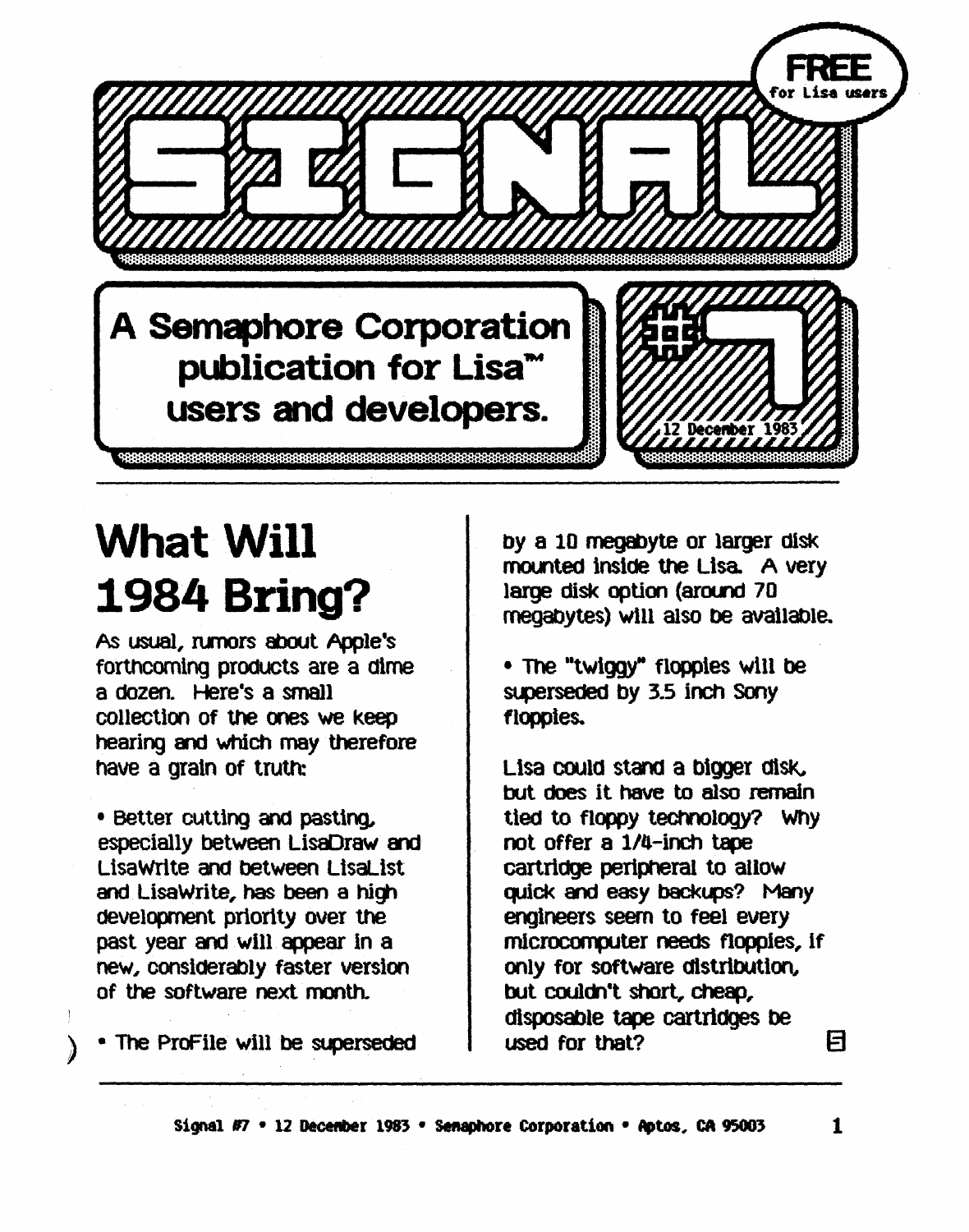

#### **Free Report on LisaProject**

Papers for the 15th Annual Seminar/Symposium of the Project Management Institute inclUde a 10))00 word report that deSCribes and evaluates LisaProject.

A free copy of the paper, which features cornpar1sons of LIsa with other project management systems, can be obtained by writing author James Halcomb at Halcomb Associates Inc., 510 E. Maude Avenue, Sunnyvale, CA 94086.

An abstract of the report begins by stating that Apple has "accompl1Shed a breakthrOtg'l of great historical significance In the field of management by developing its Lisa personal computer system and integrated LisaProject software".

A brief article on page 32 of InfoWorld volume 5 issue 48 also describes how Halcornb has joined Lisa with a Hughes 700 graphics projector for generating large displays dUring meetings and conferences, thereby turning a personal computer into a "conference computer".  $\qquad \qquad \boxdot$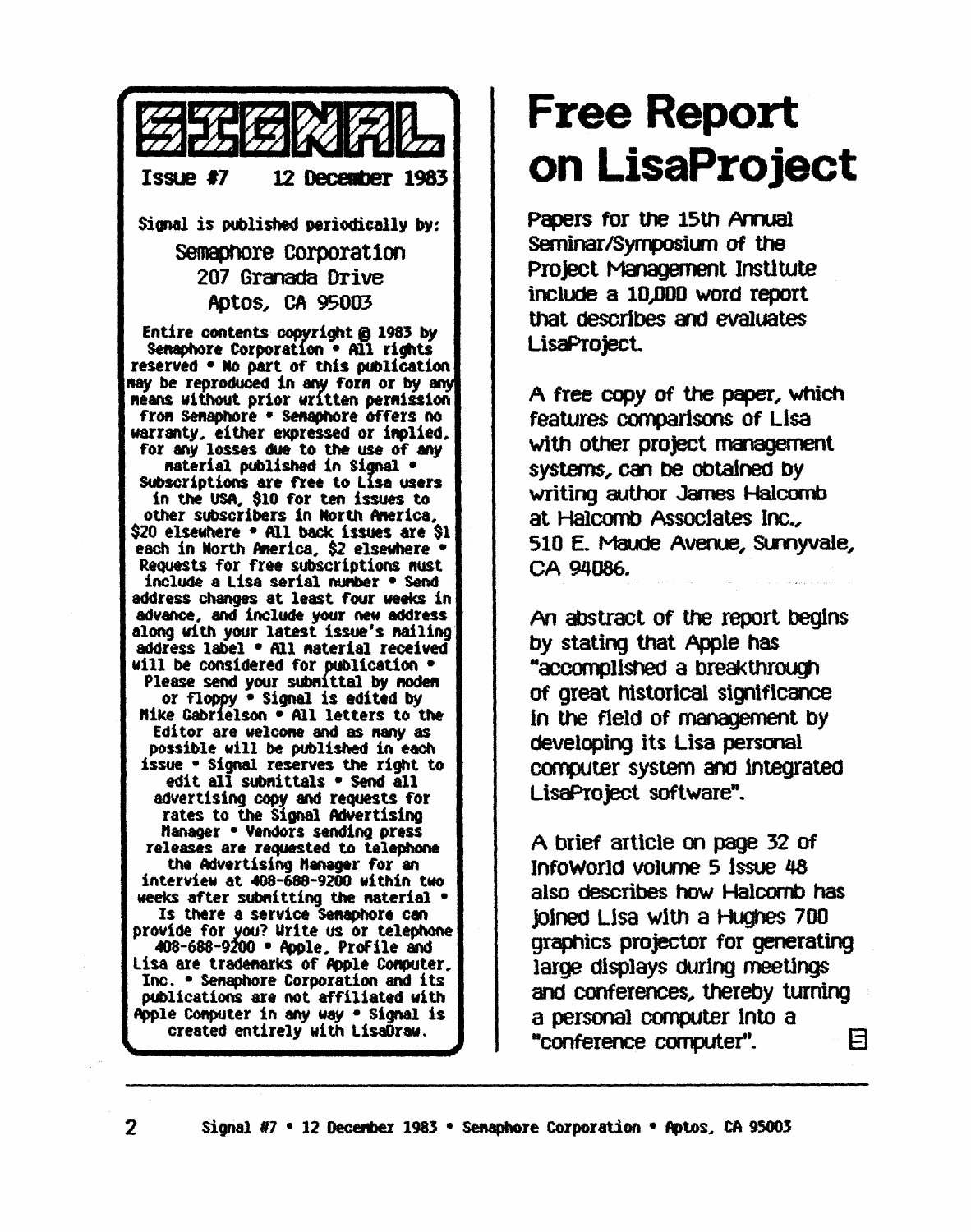### How to Lose a Document

Imagine that it is December 1st and you have done a full backup of your ProFile to floppies. Each night from then on, you do a "changes only" backup. Around December 5th, someone else in the office hands you a floppy containing a document for you to keep. The document was created October 1st, and hasn't been changed since that date. Say

you mount the floopy and move (not copy) the October 1st document from the floppy to vour ProFile. Note that because you are moving and not copying. the document's creation and modification dates (visible by selecting a non-pictorial view) will not change. Now continue doing "changes only" backups each night. The October document won't be backed up! If you have to restore your system from your backup disks before the next full backup, the October document will be lost.  $\boxdot$ 

|                                         |                                                | I I am a Lisa end user.                                                                                                                   |
|-----------------------------------------|------------------------------------------------|-------------------------------------------------------------------------------------------------------------------------------------------|
| Company company company company company |                                                | $\Box$ I an a Lisa software developer.                                                                                                    |
|                                         |                                                | $\Box$ I am a Lisa hardware developer.                                                                                                    |
|                                         |                                                | II an a Lisa dealer.                                                                                                                      |
|                                         | Country ______________ ZIP/Mail Code ________  | $\Box$ I am a Lisa OEM/reseller.                                                                                                          |
|                                         |                                                | The serial number on my Lisa is:                                                                                                          |
|                                         |                                                |                                                                                                                                           |
|                                         | me the next ten issues of Signal. Enclosed is: | $\Box$ I am not a Lisa user <u>or</u> my nailing address is outside the USA, but please send<br>S10 US (for subscribers in North America) |